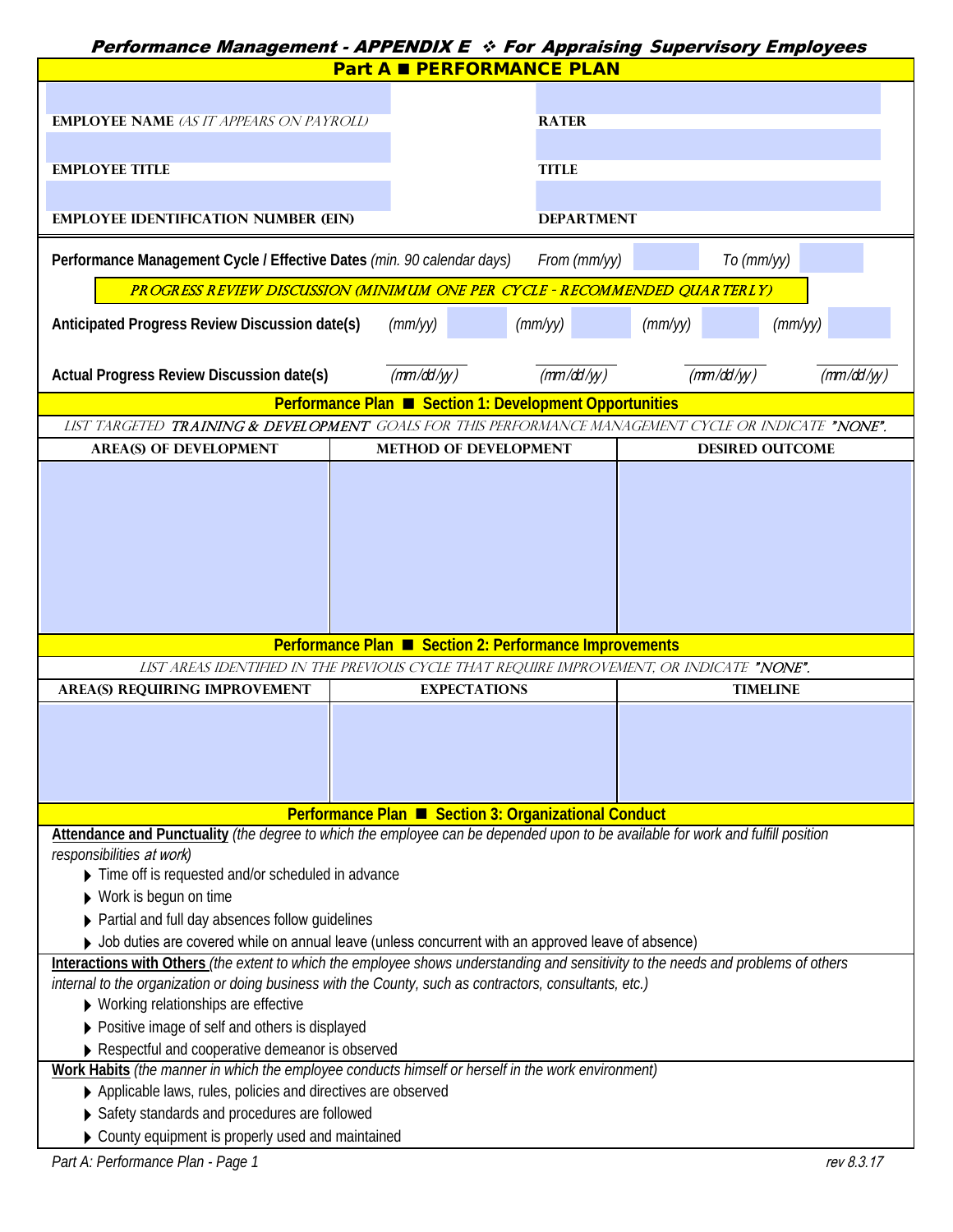## <u>Performance Management - APPENDIX E  $\;$  For Appraising Supervisory Employees</u> **Performance Plan Section 4: Customized Performance Dimensions**

Include a minimum of three / maximum of five dimensions for this performance management cycle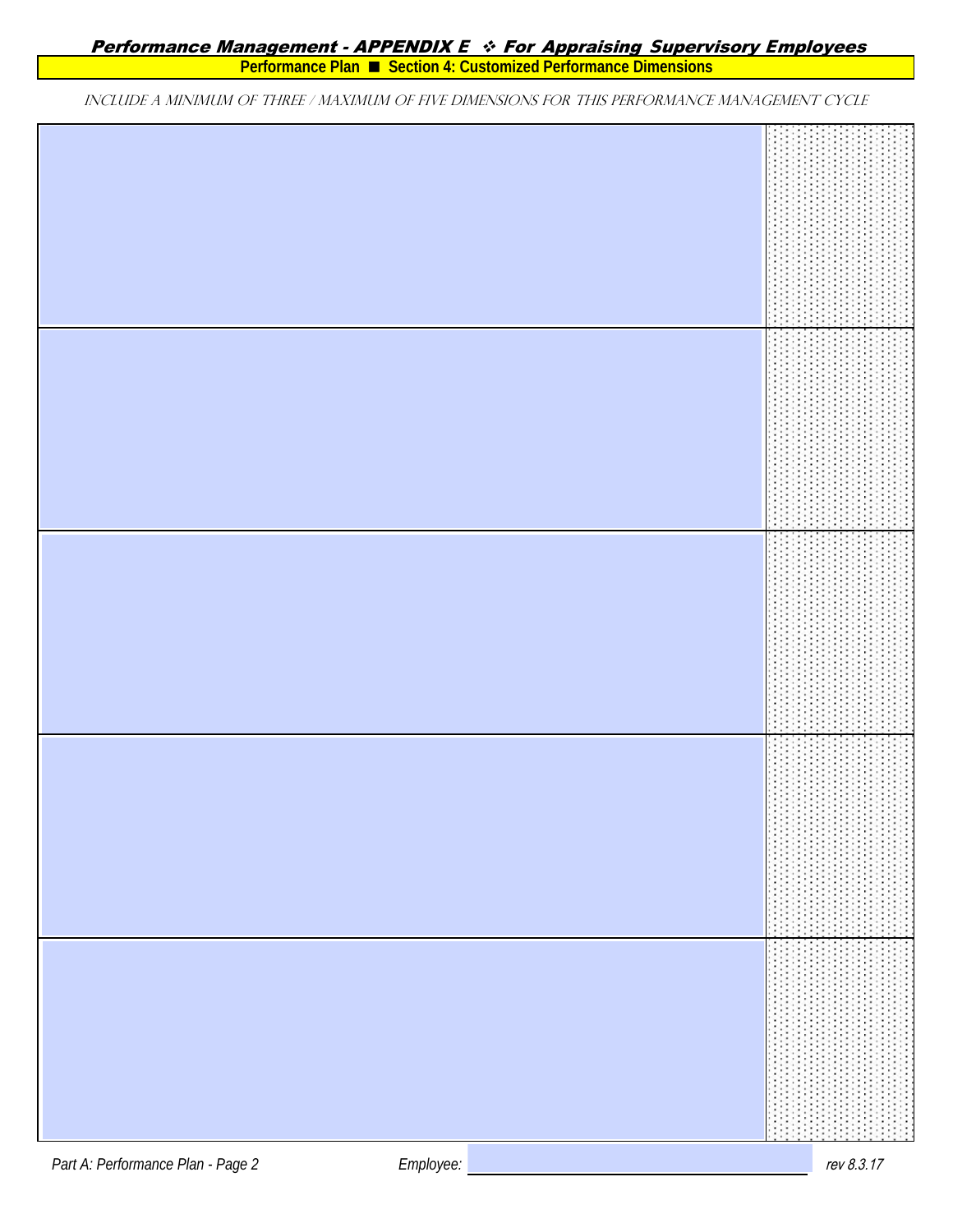## Performance Management - APPENDIX  $E *$  For Appraising Supervisory Employees

**Performance Plan ■ Section 5: Leadership** 

**Staff Relations** *(the degree to which the employee creates and maintains effective supervisor/staff relations)*

- Fair and equitable treatment of staff is observed
- Work environment is safe and free from harassment
- ▶ Support for a diverse workforce is exhibited

**Productivity Results** *(the degree to which the employee oversees the workflow and processes of a work unit, division or department)*

- Decisions made are timely and appropriate to the situation
- Problems and challenges are handled with proficiency
- Expected results are achieved on time and within budget

**Supervision** *(the extent to which the employee shows the ability to authorize work and supervise assigned staff)*

- Work schedules are established and monitored for effectiveness
- Directives given are clear and communicated in a timely manner
- Performance feedback is given in accordance with County guidelines
- Recognition and staff development opportunities are appropriately provided
- Thorough and timely action is taken in response to poor performance

**Performance Management** *(the degree to which the employee adheres to Performance Management program parameters and effectively utilizes all components)*

- Plans and Appraisals are prepared, submitted for approval and consistently issued in a timely manner
- Plan content is job-related, specific, measurable, achievable, realistic and time-sensitive
- Progress Review Discussions are conducted at least once per appraisal cycle for assigned staff

**Performance Plan ■ Section 6: Signatures** 

**Performance Plans must not be retroactive, therefore the month / year following the Rater's and Employee's signatures below must match the beginning month / year of the Performance Management Cycle effective dates.** 

**Rater**: I met with the employee and discussed this Performance Plan.

*Rater's Signature (Signs first, immediately after discussing plan with employee)*

*Date (m*m*/d*d*/y*y *plan discussed with employee)*

**Employee**: I was given the opportunity to discuss the content of this Performance Plan with my Rater. I understand that I will receive an appraisal at the end of this appraisal cycle.

*Employee's Signature (Signs second, immediately after discussing plan with Rater)*

**Reviewer:** I concur with the content of this Performance Plan.

*Reviewer's Signature (Final approval - signs last, after Employee/Rater meet and sign)*

*Date (m*m*/d*d*/y*y *plan discussed with Rater)*

*Date (m*m*/d*d*/y*y*)*

*A copy of the issued and Reviewer-signed Performance Plan is given to the employee. The original is maintained in the department personnel file. Please do not send a copy of the Performance Plan to Human Resources.*

*To print Performance Plan only: print pages 1-3 (please consider the environment and print double-sided)*

**Employee:** *rev 8.3.17*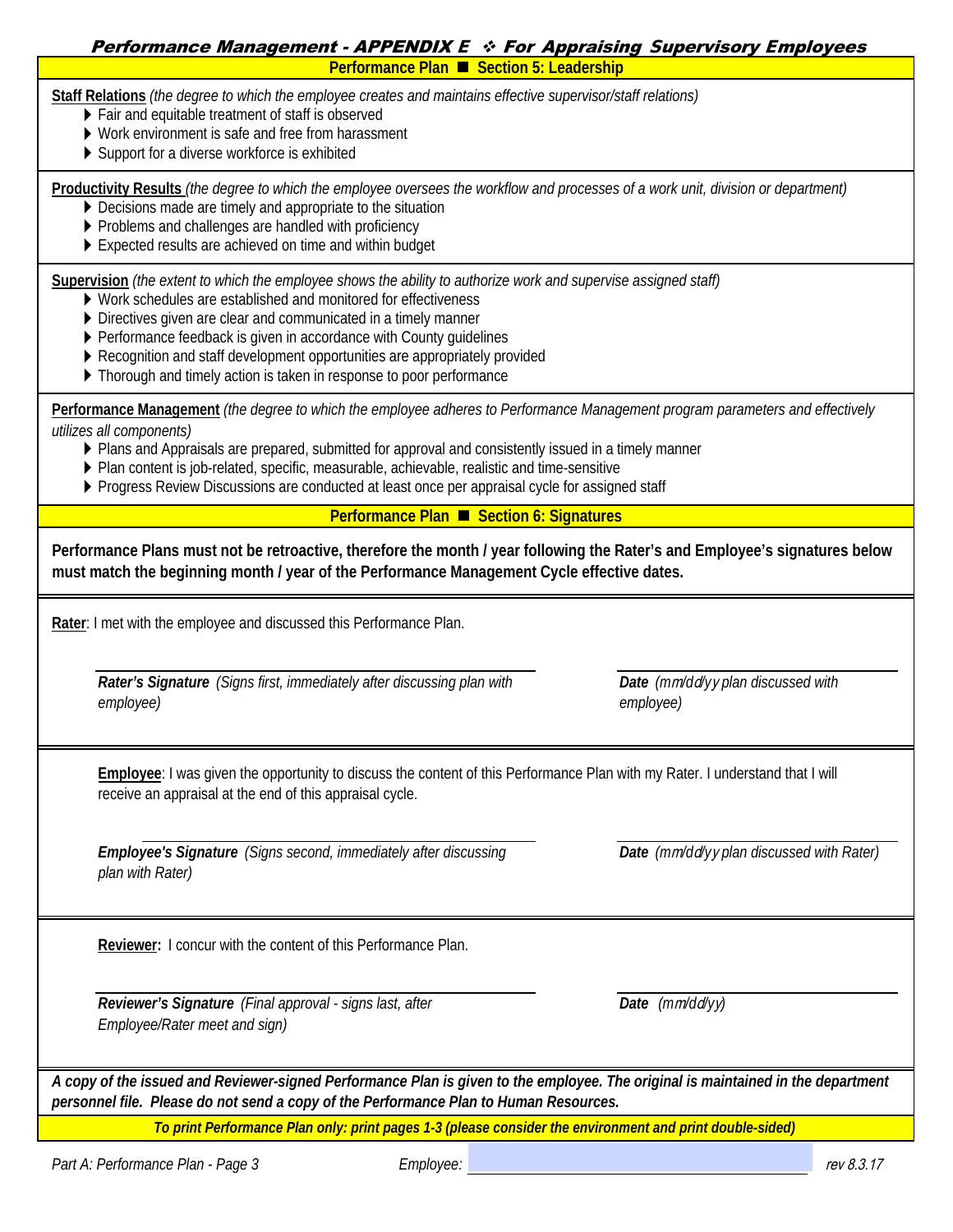*This page intentionally left blank*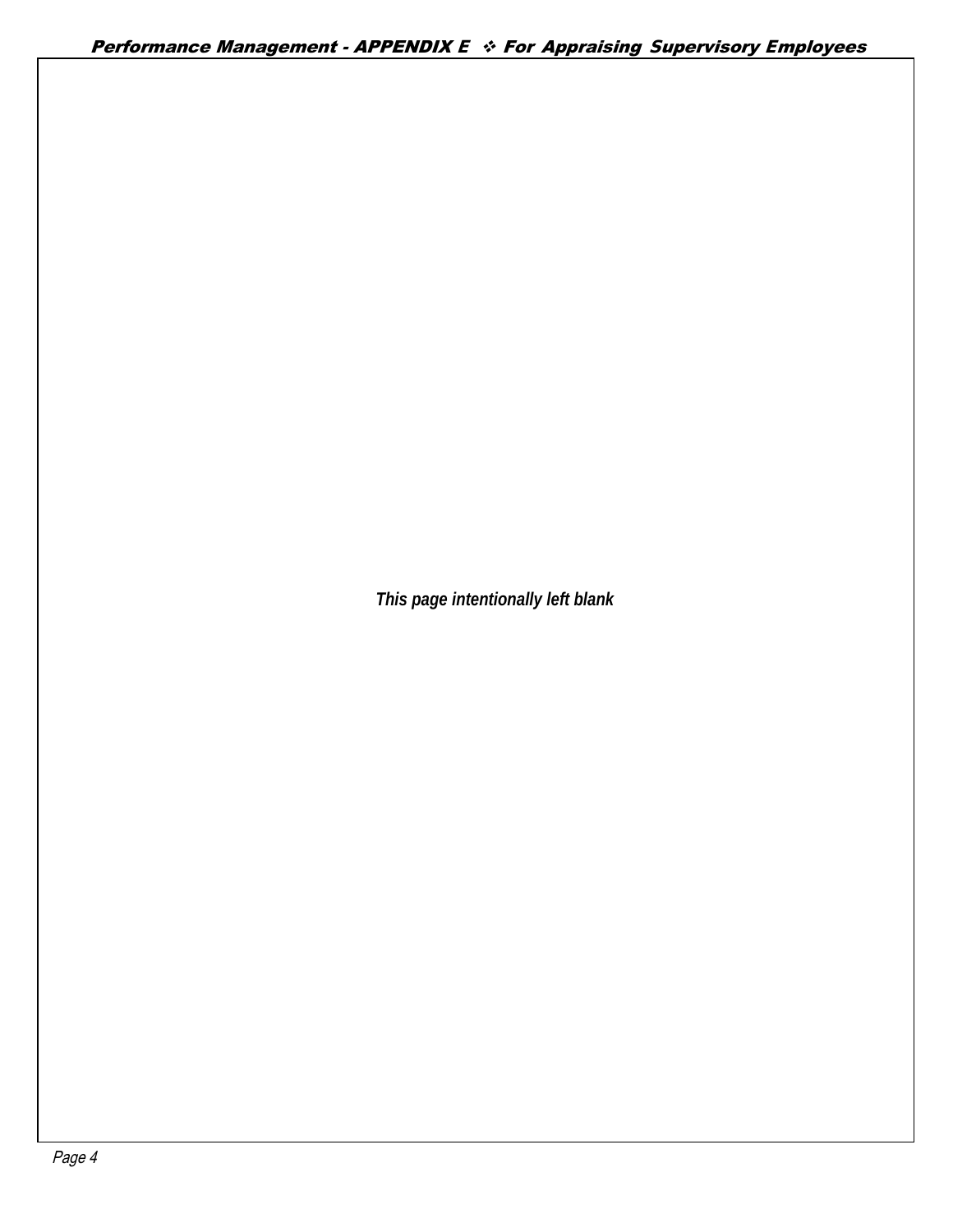|                                                                                             |                                                                          | <b>Performance Management - APPENDIX E <math>\cdot \cdot</math> For Appraising Supervisory Employees</b> |
|---------------------------------------------------------------------------------------------|--------------------------------------------------------------------------|----------------------------------------------------------------------------------------------------------|
|                                                                                             | <b>Part B · PERFORMANCE APPRAISAL</b>                                    |                                                                                                          |
| <b>EMPLOYEE NAME (AS IT APPEARS ON PAYROLL)</b>                                             |                                                                          | <b>RATER</b>                                                                                             |
|                                                                                             |                                                                          |                                                                                                          |
| <b>EMPLOYEE TITLE</b>                                                                       |                                                                          | <b>TITLE</b>                                                                                             |
| <b>EMPLOYEE IDENTIFICATION NUMBER (EIN)</b>                                                 |                                                                          | <b>DEPARTMENT</b>                                                                                        |
|                                                                                             |                                                                          |                                                                                                          |
| Performance Management Cycle / Effective Dates<br>(Min 90 calendar days / max approx. 1 yr) | ▶<br>▶                                                                   | To (mm/yy)<br>From (mm/yy)                                                                               |
| Type: REQUIRED - Please Select One                                                          | Actual Date Appraisal Issued to Employee:                                |                                                                                                          |
|                                                                                             |                                                                          | $\frac{1}{d}$ (mm/dd/yy)                                                                                 |
|                                                                                             | <b>Performance Appraisal ● Section 1: Development Opportunities</b>      | TARGETED TRAINING AND DEVELOPMENT GOALS FOR THIS PERFORMANCE MANAGEMENT CYCLE, IF ANY.                   |
| <b>AREA(S) OF DEVELOPMENT</b>                                                               | METHOD OF DEVELOPMENT                                                    | <b>DESIRED OUTCOME</b>                                                                                   |
|                                                                                             |                                                                          |                                                                                                          |
|                                                                                             |                                                                          |                                                                                                          |
|                                                                                             |                                                                          |                                                                                                          |
|                                                                                             |                                                                          |                                                                                                          |
|                                                                                             |                                                                          |                                                                                                          |
|                                                                                             |                                                                          |                                                                                                          |
|                                                                                             |                                                                          |                                                                                                          |
|                                                                                             |                                                                          |                                                                                                          |
| RATER'S COMMENTS (TO BE COMPLETED AS PART OF APPRAISAL)                                     |                                                                          |                                                                                                          |
|                                                                                             |                                                                          |                                                                                                          |
|                                                                                             |                                                                          |                                                                                                          |
|                                                                                             |                                                                          |                                                                                                          |
|                                                                                             |                                                                          |                                                                                                          |
|                                                                                             |                                                                          |                                                                                                          |
|                                                                                             |                                                                          |                                                                                                          |
|                                                                                             |                                                                          |                                                                                                          |
|                                                                                             |                                                                          |                                                                                                          |
|                                                                                             | Performance Appraisal ● Section 2: Performance Improvements              |                                                                                                          |
|                                                                                             | AREAS IDENTIFIED IN THE PREVIOUS CYCLE THAT REQUIRE IMPROVEMENT, IF ANY. |                                                                                                          |
| <b>AREA(S) REQUIRING IMPROVEMENT</b>                                                        | <b>EXPECTATIONS</b>                                                      | <b>TIMELINE</b>                                                                                          |
|                                                                                             |                                                                          |                                                                                                          |
|                                                                                             |                                                                          |                                                                                                          |
|                                                                                             |                                                                          |                                                                                                          |
|                                                                                             |                                                                          |                                                                                                          |
| RATER'S COMMENTS (TO BE COMPLETED AS PART OF APPRAISAL)                                     |                                                                          |                                                                                                          |
|                                                                                             |                                                                          |                                                                                                          |
|                                                                                             |                                                                          |                                                                                                          |
|                                                                                             |                                                                          |                                                                                                          |
|                                                                                             |                                                                          |                                                                                                          |
|                                                                                             |                                                                          |                                                                                                          |
|                                                                                             |                                                                          |                                                                                                          |
|                                                                                             |                                                                          |                                                                                                          |

П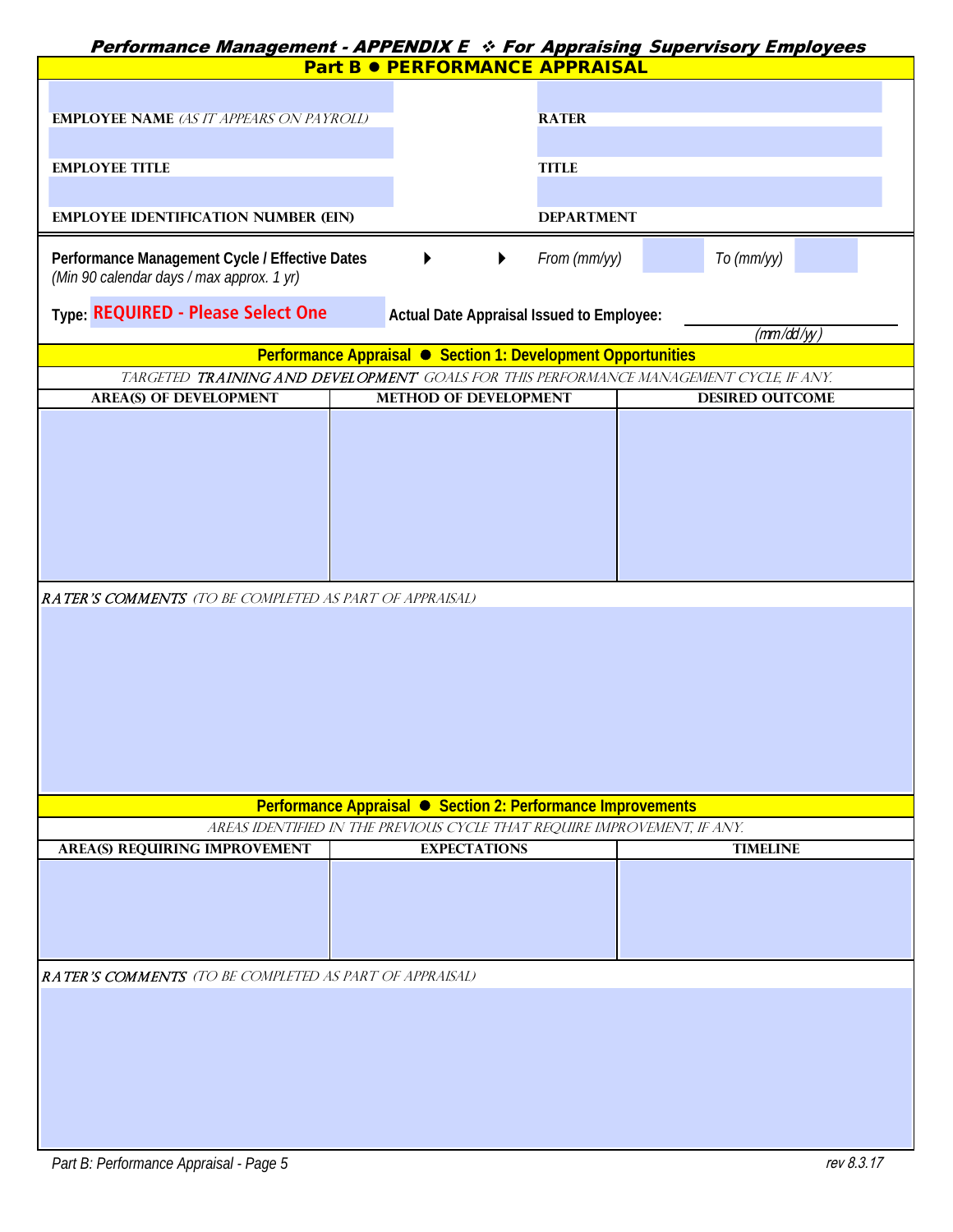| <b>Performance Management - APPENDIX E <math>\cdot \cdot</math> For Appraising Supervisory Employees</b>                                                                                                                                  |                                  |                                    |
|-------------------------------------------------------------------------------------------------------------------------------------------------------------------------------------------------------------------------------------------|----------------------------------|------------------------------------|
| Performance Appraisal ● Section 3: Organizational Conduct                                                                                                                                                                                 |                                  | <b>RATING</b>                      |
| Attendance and Punctuality (the degree to which the employee can be depended upon to be available for work<br>and fulfill position responsibilities at work)                                                                              |                                  | <b>SURPASSES</b>                   |
| Time off is requested and/or scheduled in advance                                                                                                                                                                                         |                                  | <b>SUCCESSFUL</b>                  |
| Work is begun on time<br>Partial and full day absences follow guidelines                                                                                                                                                                  |                                  | <b>INCONSISTENT</b>                |
| Job duties are covered while on annual leave (unless concurrent with an approved leave of absence)                                                                                                                                        | $\begin{array}{ccc} \end{array}$ | <b>UNACCEPTABLE</b>                |
| Interactions with Others (the extent to which the employee shows understanding & sensitivity to the needs and<br>problems of others internal to the organization or doing business with the County, i.e., contractors, consultants, etc.) |                                  | <b>SURPASSES</b>                   |
| ▶ Working relationships are effective                                                                                                                                                                                                     |                                  | <b>SUCCESSFUL</b>                  |
| ▶ Positive image of self and others is displayed<br>Respectful and cooperative demeanor is observed                                                                                                                                       |                                  | <b>INCONSISTENT</b>                |
|                                                                                                                                                                                                                                           |                                  | <b>UNACCEPTABLE</b>                |
| Work Habits (the manner in which the employee conducts him or herself in the work environment)                                                                                                                                            |                                  | <b>SURPASSES</b>                   |
| Applicable laws, rules, policies and directives are observed<br>Safety standards and procedures are followed                                                                                                                              |                                  | <b>SUCCESSFUL</b>                  |
| County equipment is properly used and maintained                                                                                                                                                                                          |                                  | <b>INCONSISTENT</b>                |
|                                                                                                                                                                                                                                           |                                  | <b>UNACCEPTABLE</b>                |
| <b>CATEGORY NARRATIVE</b> (REFLECTS AN OVERVIEW OF PERFORMANCE CATEGORY RATINGS FOR SECTION 3)                                                                                                                                            |                                  |                                    |
|                                                                                                                                                                                                                                           |                                  |                                    |
|                                                                                                                                                                                                                                           |                                  |                                    |
| Performance Appraisal ● Section 4: Customized Performance Dimensions                                                                                                                                                                      |                                  | <b>RATING</b>                      |
| PLEASE RATE THIS EMPLOYEE FOR EACH DIMENSION LISTED                                                                                                                                                                                       |                                  |                                    |
|                                                                                                                                                                                                                                           |                                  | <b>SURPASSES</b>                   |
|                                                                                                                                                                                                                                           |                                  | <b>SUCCESSFUL</b>                  |
|                                                                                                                                                                                                                                           |                                  | <b>INCONSISTENT</b>                |
|                                                                                                                                                                                                                                           |                                  | <b>UNACCEPTABLE</b>                |
|                                                                                                                                                                                                                                           |                                  |                                    |
| Employee:<br>Part B: Performance Appraisal - Page 6                                                                                                                                                                                       |                                  | rev 8.3.17<br><b>Clear Ratings</b> |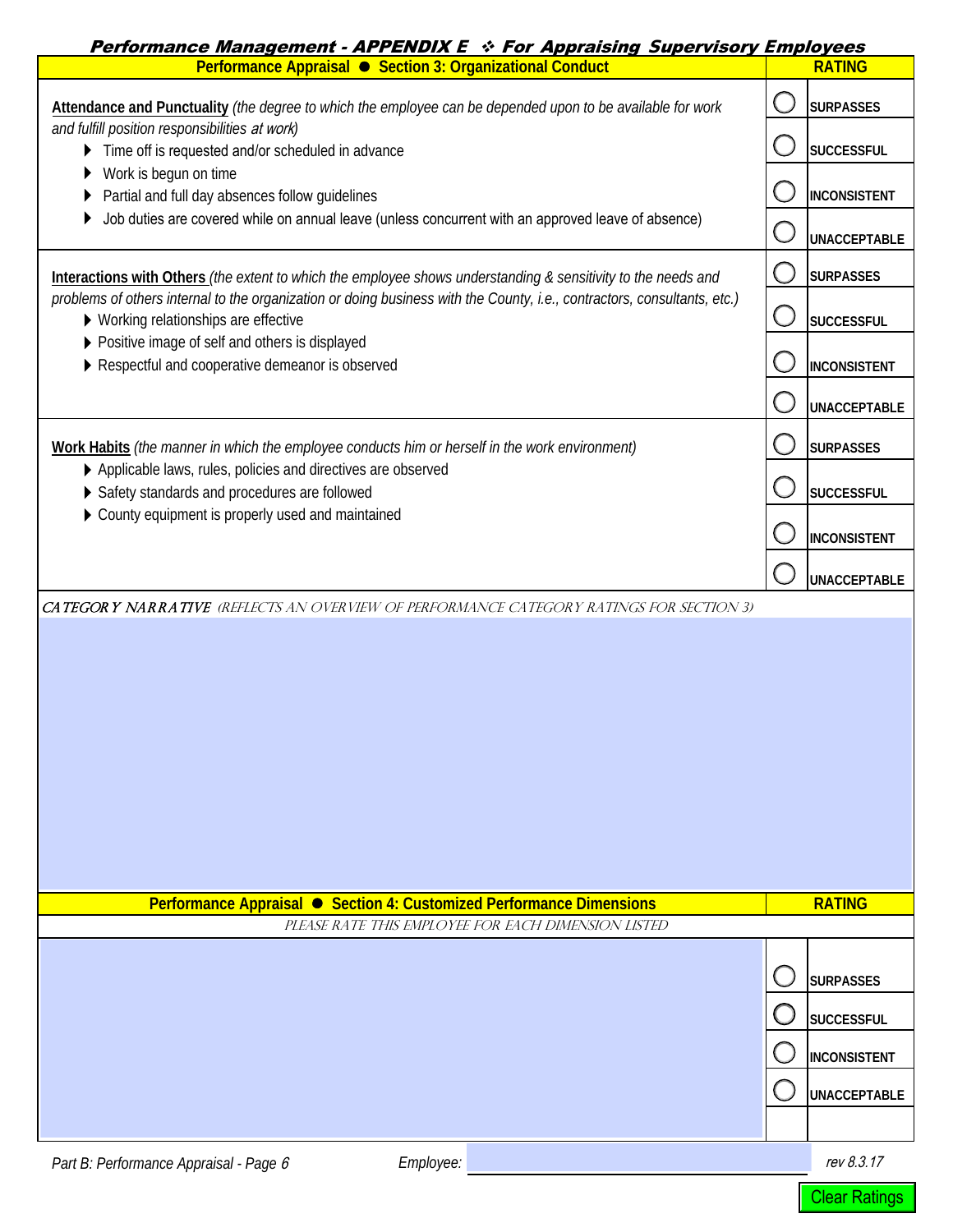| <b>Performance Management - APPENDIX E <math>\cdot \cdot</math> For Appraising Supervisory Employees</b> |                                               |                     |
|----------------------------------------------------------------------------------------------------------|-----------------------------------------------|---------------------|
| Performance Appraisal ● Section 4: Customized Performance Dimensions (cont'd)                            |                                               | <b>RATING</b>       |
|                                                                                                          |                                               |                     |
|                                                                                                          |                                               | <b>SURPASSES</b>    |
|                                                                                                          | $\overline{(\phantom{a})}$                    | <b>SUCCESSFUL</b>   |
|                                                                                                          | $\cup$                                        | <b>INCONSISTENT</b> |
|                                                                                                          | $\bigcirc$                                    | <b>UNACCEPTABLE</b> |
|                                                                                                          |                                               |                     |
|                                                                                                          |                                               |                     |
|                                                                                                          |                                               | <b>SURPASSES</b>    |
|                                                                                                          |                                               | <b>SUCCESSFUL</b>   |
|                                                                                                          | L.                                            | <b>INCONSISTENT</b> |
|                                                                                                          | $\bigcup$                                     | <b>UNACCEPTABLE</b> |
|                                                                                                          |                                               |                     |
|                                                                                                          |                                               |                     |
|                                                                                                          |                                               | <b>SURPASSES</b>    |
|                                                                                                          | L.                                            | <b>SUCCESSFUL</b>   |
|                                                                                                          | J.                                            | <b>INCONSISTENT</b> |
|                                                                                                          | $\left( \begin{array}{c} \end{array} \right)$ | <b>UNACCEPTABLE</b> |
|                                                                                                          |                                               |                     |
|                                                                                                          |                                               |                     |
|                                                                                                          |                                               | <b>SURPASSES</b>    |
|                                                                                                          |                                               | <b>SUCCESSFUL</b>   |
|                                                                                                          |                                               | <b>INCONSISTENT</b> |
|                                                                                                          | - 1                                           | <b>UNACCEPTABLE</b> |
|                                                                                                          |                                               |                     |
| <b>CATEGORY NARRATIVE</b> (REFLECTS AN OVERVIEW OF PERFORMANCE CATEGORY RATINGS FOR SECTION 4)           |                                               |                     |
|                                                                                                          |                                               |                     |
|                                                                                                          |                                               |                     |
|                                                                                                          |                                               |                     |
|                                                                                                          |                                               |                     |
|                                                                                                          |                                               |                     |
|                                                                                                          |                                               |                     |
|                                                                                                          |                                               |                     |
| Part B: Performance Appraisal - Page 7<br>Employee:                                                      |                                               | rev 8.3.17          |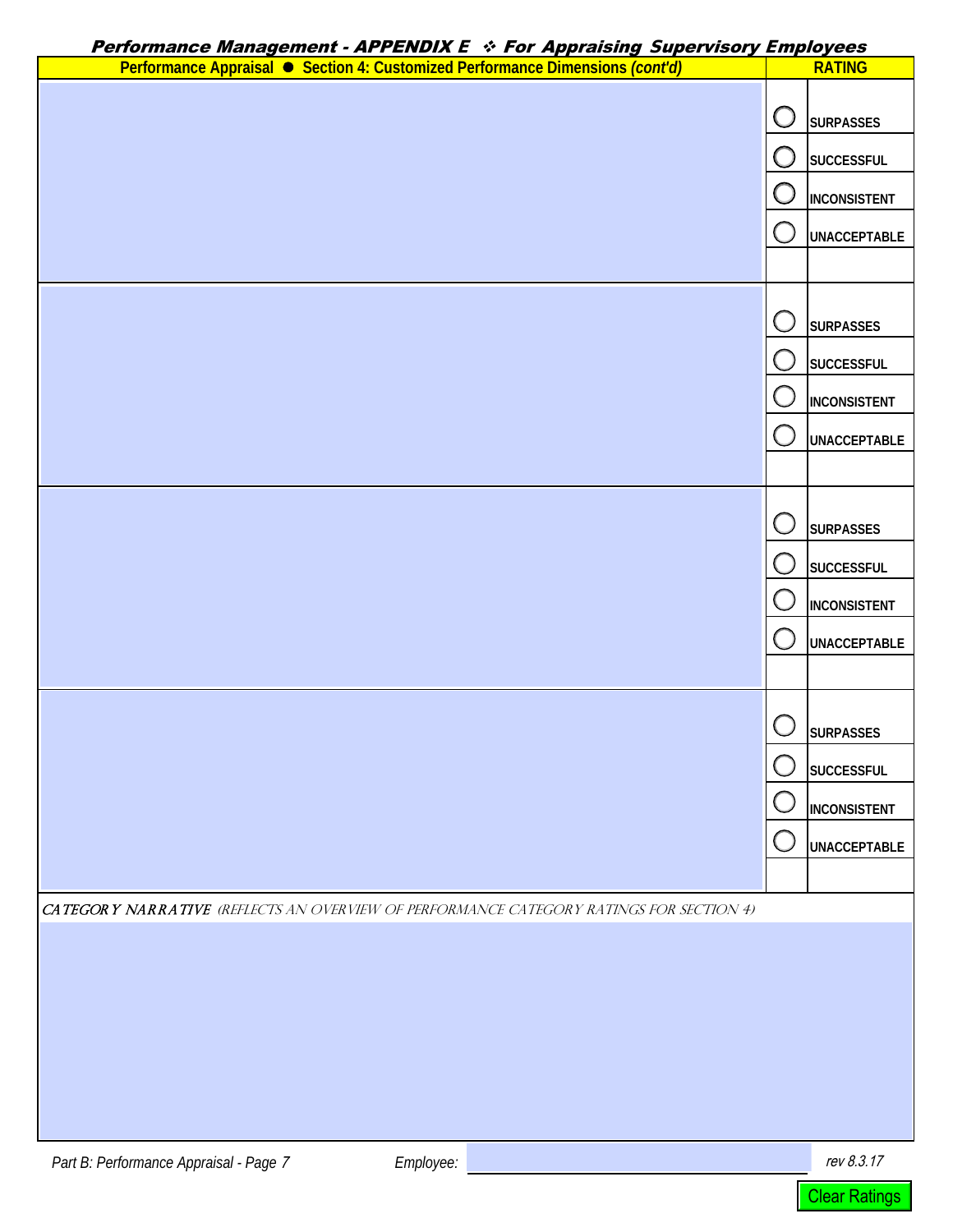| <b>Performance Management - APPENDIX E ☆ For Appraising Supervisory Employees</b> |  |
|-----------------------------------------------------------------------------------|--|
|-----------------------------------------------------------------------------------|--|

| <b>Performance Appraisal ● Section 5: Leade</b> |  |  |  |  |
|-------------------------------------------------|--|--|--|--|
|-------------------------------------------------|--|--|--|--|

| <b>Performance Appraisal ● Section 5: Leadership</b>                                                                                                                                                    |   |                     |
|---------------------------------------------------------------------------------------------------------------------------------------------------------------------------------------------------------|---|---------------------|
| Staff Relations (the degree to which the employee creates and maintains effective supervisor/staff relations)                                                                                           |   | <b>SURPASSES</b>    |
| Fair and equitable treatment of staff is observed                                                                                                                                                       | C | <b>SUCCESSFUL</b>   |
| Work environment is safe and free from harassment<br>Support for a diverse workforce is exhibited                                                                                                       |   | <b>INCONSISTENT</b> |
|                                                                                                                                                                                                         |   | <b>UNACCEPTABLE</b> |
| Productivity Results (the degree to which the employee oversees the workflow and processes of a work unit, division or                                                                                  |   | <b>SURPASSES</b>    |
| department)<br>Decisions made are timely and appropriate to the situation                                                                                                                               |   | <b>SUCCESSFUL</b>   |
| ▶ Problems and challenges are handled with proficiency<br>Expected results are achieved on time and within budget                                                                                       |   | <b>INCONSISTENT</b> |
|                                                                                                                                                                                                         |   | <b>UNACCEPTABLE</b> |
| Supervision (the extent to which the employee shows the ability to authorize work and supervise assigned staff)                                                                                         |   |                     |
| ▶ Work schedules are established and monitored for effectiveness                                                                                                                                        |   | <b>SURPASSES</b>    |
| Directives given are clear and communicated in a timely manner<br>Performance feedback is given in accordance with County guidelines                                                                    |   | <b>SUCCESSFUL</b>   |
| Recognition and staff development opportunities are appropriately provided<br>Thorough and timely action is taken in response to poor performance                                                       |   | <b>INCONSISTENT</b> |
|                                                                                                                                                                                                         |   | <b>UNACCEPTABLE</b> |
| Performance Management (the degree to which the employee adheres to Performance Management program parameters<br>and effectively utilizes all components)                                               |   | <b>SURPASSES</b>    |
| ▶ Plans and Appraisals are prepared, submitted for approval and consistently issued in a timely manner<br>▶ Plan content is job-related, specific, measurable, achievable, realistic and time-sensitive |   | <b>SUCCESSFUL</b>   |
| ▶ Progress Review Discussions are conducted at least once per appraisal cycle for assigned staff                                                                                                        |   | <b>INCONSISTENT</b> |
| <b>CATEGORY NARRATIVE (REFLECTS AN OVERVIEW OF PERFORMANCE CATEGORY RATINGS FOR SECTION 5)</b>                                                                                                          |   | <b>UNACCEPTABLE</b> |
|                                                                                                                                                                                                         |   |                     |
|                                                                                                                                                                                                         |   |                     |
|                                                                                                                                                                                                         |   |                     |
|                                                                                                                                                                                                         |   |                     |
|                                                                                                                                                                                                         |   |                     |
|                                                                                                                                                                                                         |   |                     |
|                                                                                                                                                                                                         |   |                     |
|                                                                                                                                                                                                         |   |                     |

٦